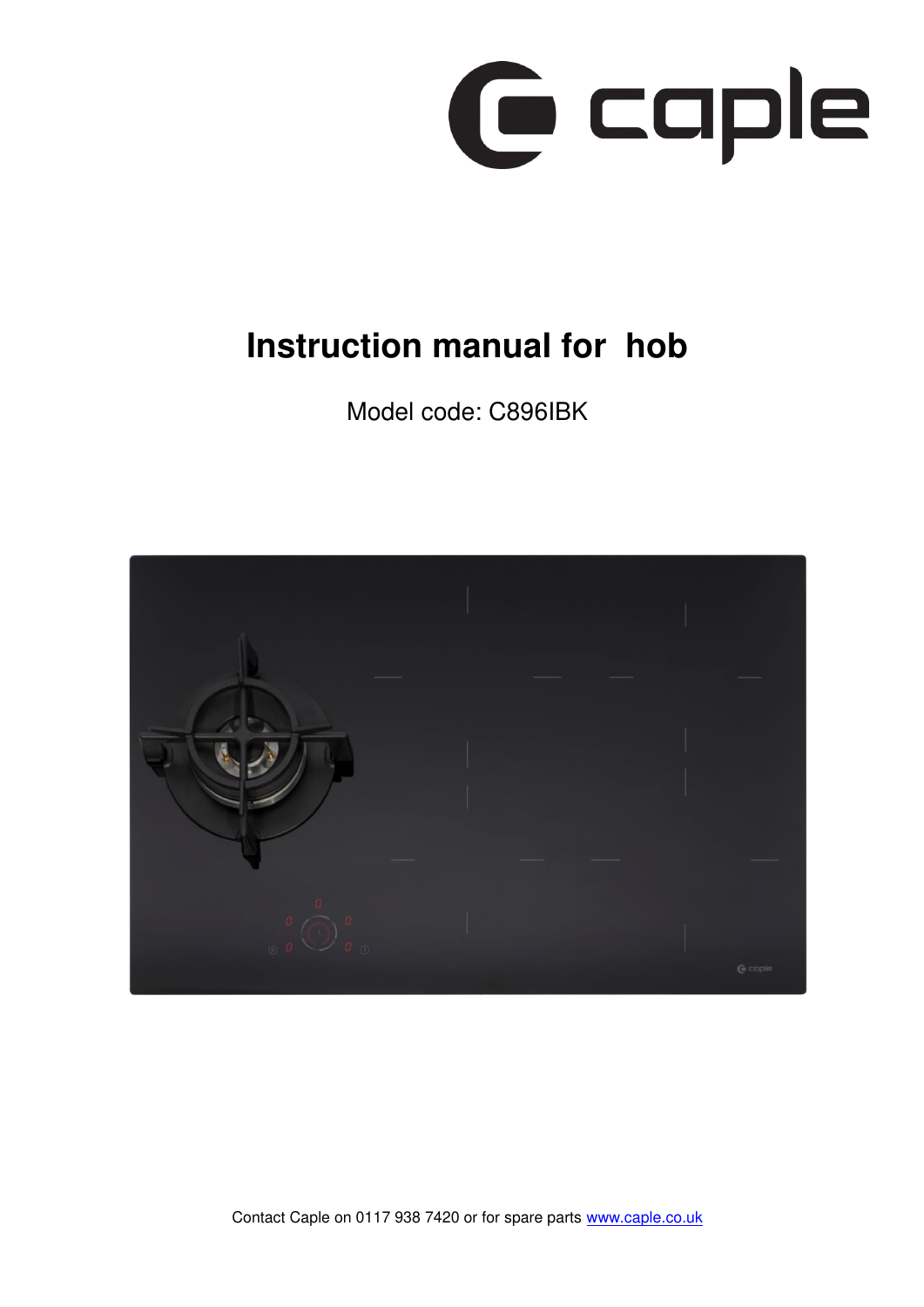# **SUMMARY**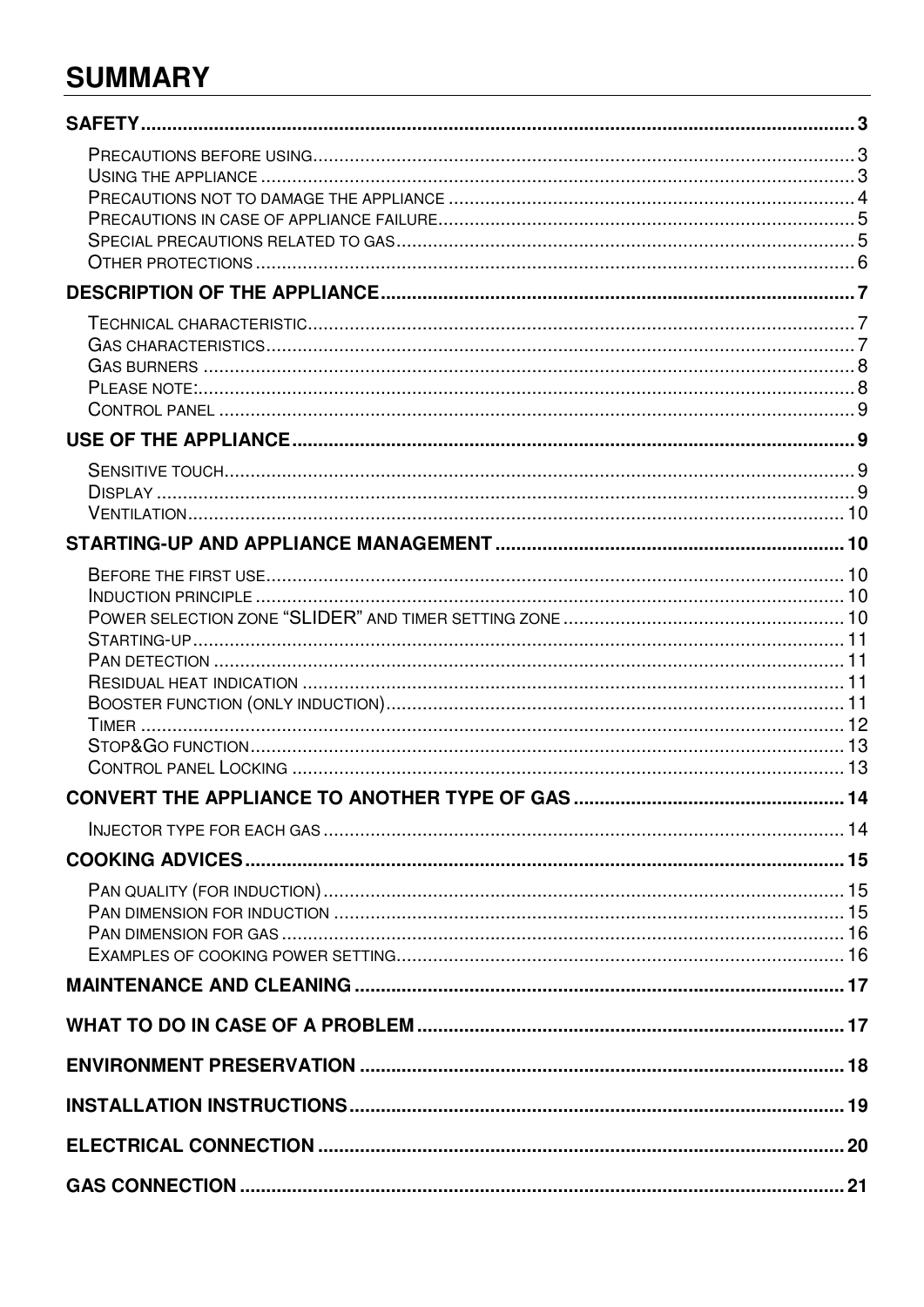# <span id="page-2-1"></span><span id="page-2-0"></span>**Precautions before using**

- This appliance is adapted for the following markets: EN
- Unpack all the materials.
- The installation and connecting of the appliance have to be done by approved specialists. The manufacturer can not be responsible for damage caused by building-in or connecting errors.
- To be used, the appliance must be well-equipped and installed in a kitchen unit and an adapted and approved work surface.
- This domestic appliance is exclusively for the cooking of food, to the exclusion of any other domestic, commercial or industrial use.
- Remove all labels and self-adhesives from the ceramic glass.
- Before using the appliance, check the placement of all the elements of the burners.
- Do not change or alter the appliance.
- The cooking plate can not be used as freestanding or as working surface.
- The appliance must be grounded and connected conforming to local standards.
- Do not use any extension cable to connect it.
- The appliance can not be used above a dishwasher or a tumble-dryer: steam may damage the electronic appliances.
- The appliance is not intended to be operated by means of external timer or separate remote control system.

# <span id="page-2-2"></span>**Using the appliance**

- Switch the heating zones off after using.
- Never use the gas burner if the flame is unstable.
- Keep an eye on the cooking using grease or oils: that may quickly ignite.
- Be careful not to burn yourself while or after using the appliance.
- Make sure no cable of any fixed or moving appliance contacts with the glass, the hot saucepan, or the hot gas burner.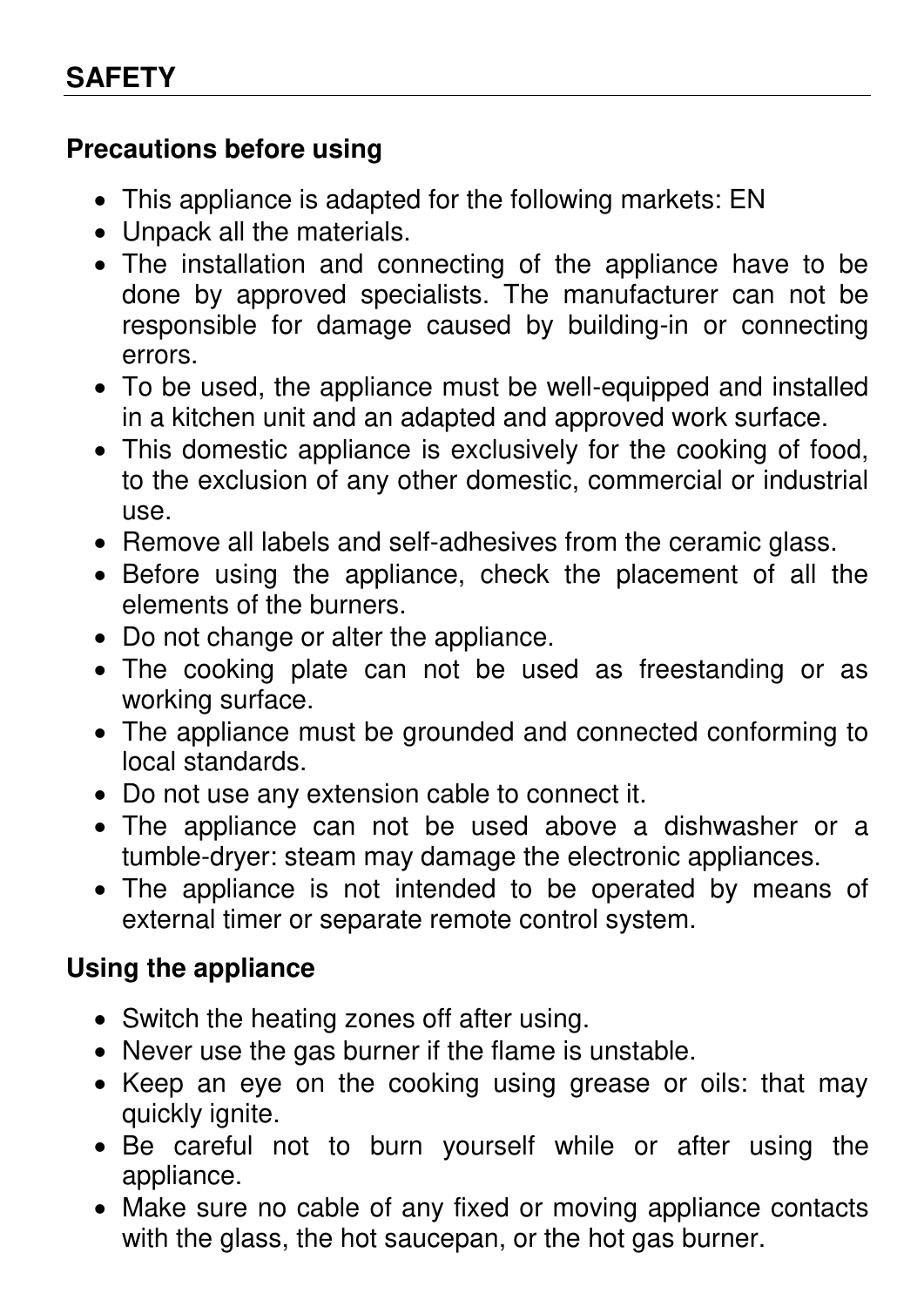- Magnetically objects (credit cards, floppy disks, calculators) should not be placed near to the engaged appliance.
- Metallic objects such as knives, forks, spoons and lids should not be placed on the hob surface since they can get hot.
- In general do not place any metallic object except heating containers on the glass surface. In case of untimely engaging or residual heat, this one may heat, melt or even burn.
- Never cover the appliance with a cloth or a protection sheet. This is supposed to become very hot and catch fire.
- This appliance can be used by children aged from 8 years and above and persons with reduced physical, sensory or mental capabilities or lack of experience and knowledge if they have been given supervision or instruction concerning use of the appliance in a safe way and understand the hazards involved.
- Children shall not play with the appliance.
- Cleaning and user maintenance shall not be made by children without supervision.

# <span id="page-3-0"></span>**Precautions not to damage the appliance**

- Raw pan bottoms or damaged saucepans (not enamelled cast iron pots,) may damage the ceramic glass.
- Sand or other abrasive materials may damage ceramic glass.
- Avoid dropping objects, even little ones, on the vitroceramic.
- Do not hit the edges of the glass with saucepans.
- Make sure that the ventilation of the appliance works according to the manufacturer's instructions.
- Do not put or leave empty saucepans on the vitroceramic hobs.
- Sugar, synthetic materials or aluminium sheets must not contact with the heating zones. These may cause breaks or other alterations of the vitroceramic glass by cooling: switch on the appliance and take them immediately out of the hot heating zone (be careful: do not burn yourself).
- **WARNING:** Danger of fire: do not store items on the cooking surface **or on the burner.**
- Never place any hot container over the control panel.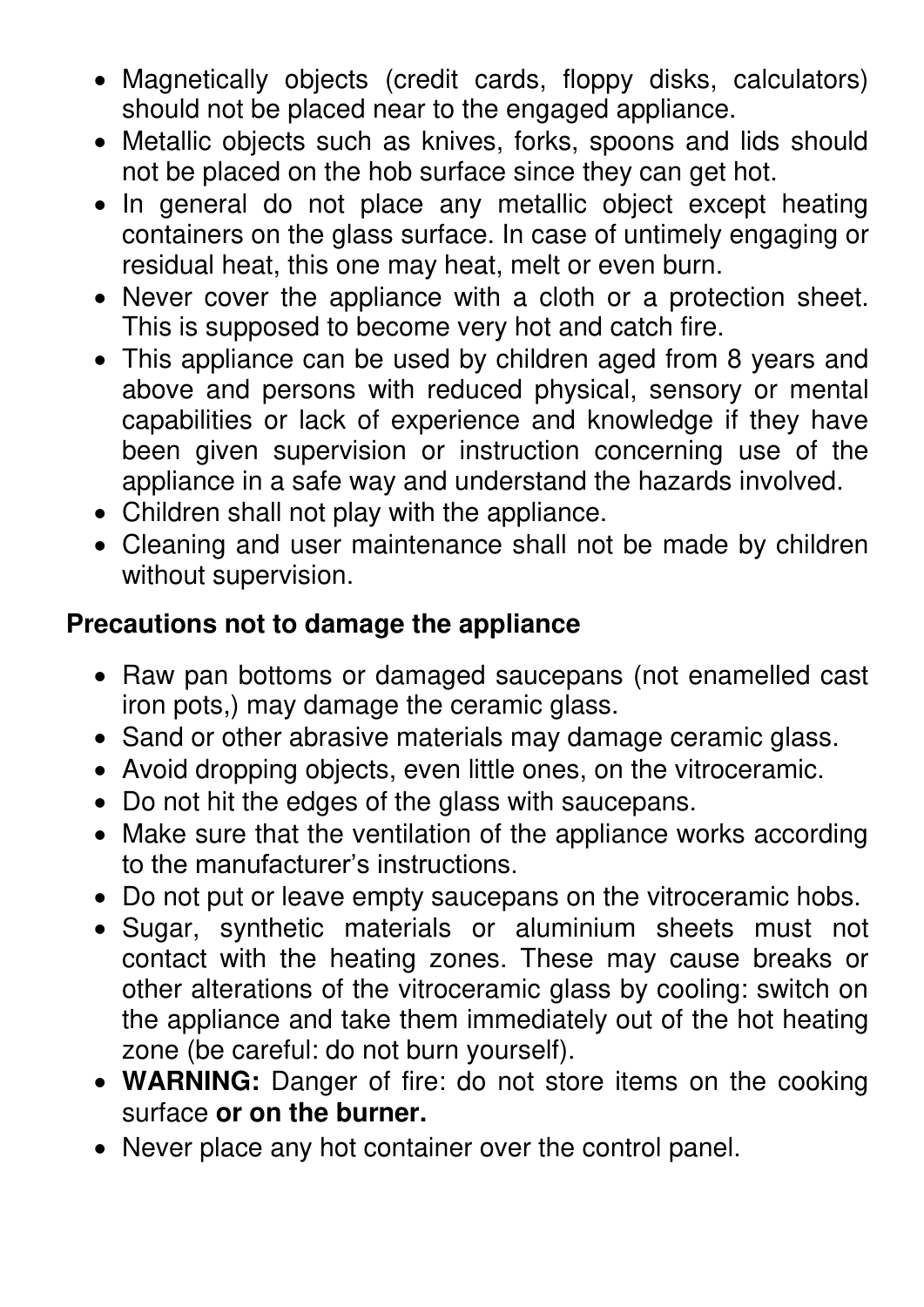- If a drawer is situated under the embedded appliance, make sure the space between the content of the drawer and the inferior part of the appliance is large enough (2 cm). This is essential to guaranty correct ventilation.
- Never put any inflammable object (ex. sprays) into the drawer situated under the vitroceramic hob. The eventual cutlery drawers must be resistant to heat.

# <span id="page-4-0"></span>**Precautions in case of appliance failure**

- Warning: If you smell gas, Open windows and doors, and extinguish any open flame. Do not touch electrical switches and call your gas supplier immediately.
- If a defect is noticed, switch off the appliance and turn off the electrical supplying.
- If the ceramic glass is cracked or fissured, you must unplug the appliance and contact the after sales service.
- Repairing has to be done by specialists. Do not open the appliance by yourself.
- **WARNING:** If the surface is cracked, switch off the appliance to avoid the possibility of electric shock.

# <span id="page-4-1"></span>**Special precautions related to gas**

- This appliance is adapted for the following markets: EN
- This appliance is certified for the following categories: II2H3+
- This appliance is from the class 3.
- The gas connection must be performed by a qualified person.
- Prior to installation, ensure that the local distribution conditions (nature of the gas and gas pressure) and the adjustment of the appliance are compatible.
- This appliance is not connected to a combustion products evacuation device. It shall be installed and connected in accordance with current installation regulations. Particular attention shall be given to the relevant requirements regarding ventilation.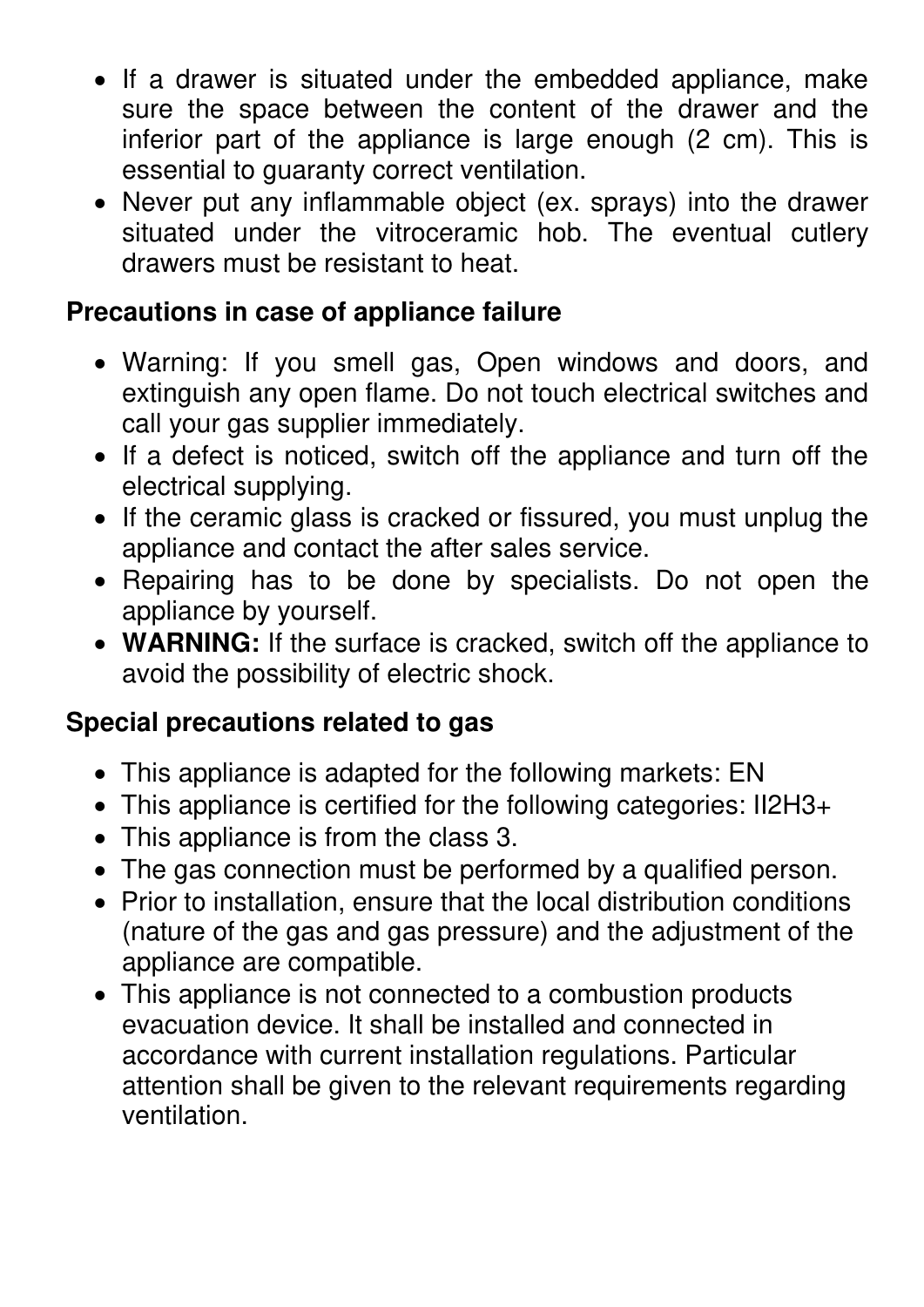- The use of a gas cooking appliance results in the production of heat, moisture, and products of combustionin the room in which it is installed. Ensure that the kitchen is well ventilated especially when the appliance is in use: keep natural ventilation open or install a mechanical ventilation device (mechanical extractor hood.
- Caution accessible parts may be hot when the hob is in use. Young children should be kept away.
- This appliance is for cooking purposes only. It must not be used for other purposes, for example room heating.

# <span id="page-5-0"></span>**Other protections**

- Note sure that the container pan is always centred on the cooking zone or the pan supports. The bottom of the pan must have to cover as much as possible the cooking zone.
- For the users of pacemaker, the magnetic field could influence its operating. We recommend getting information to the retailer or of the doctor.
- Do not to use aluminium or synthetic material containers: they could melt on still hot cooking zones.
- **NEVER** try to extinguish a fire with water, but switch off the appliance and then cover flame e.g. with a lid or a fire blanket.



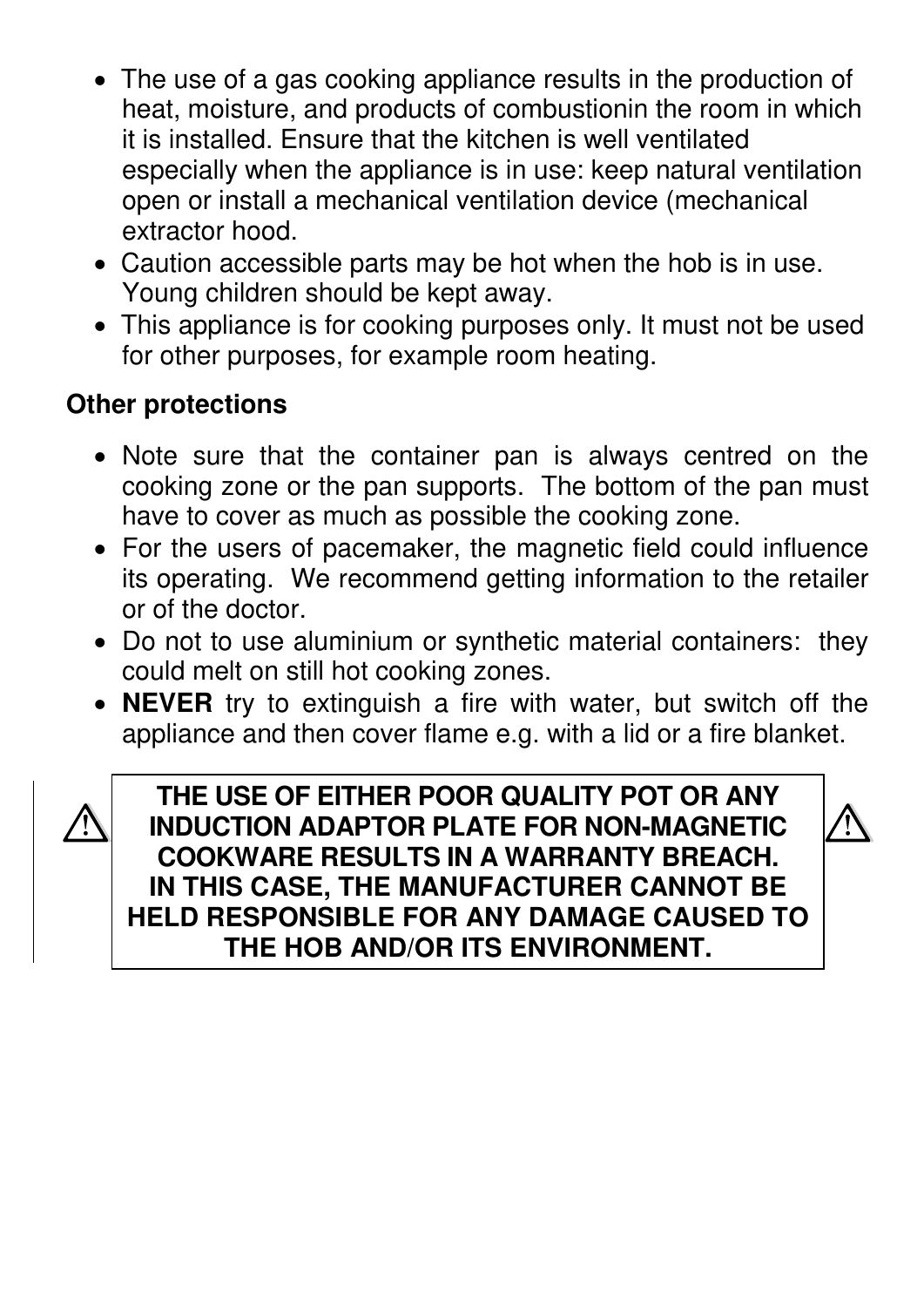## <span id="page-6-1"></span><span id="page-6-0"></span>**Technical characteristic**

| <b>Type</b>                                                                                                                                                                                                                                                | <b>C896IBK</b>                                                          |
|------------------------------------------------------------------------------------------------------------------------------------------------------------------------------------------------------------------------------------------------------------|-------------------------------------------------------------------------|
| <b>Total power</b>                                                                                                                                                                                                                                         | 7400 W                                                                  |
| Energy consumption for the induction hob EC <sub>hob</sub> <sup>**</sup>                                                                                                                                                                                   | 175.3 Wh/kg                                                             |
| Left heating zone (Gas)                                                                                                                                                                                                                                    | <b>DUAL</b>                                                             |
| Nominal power*                                                                                                                                                                                                                                             | 5000 W                                                                  |
| Rear middle heating zone                                                                                                                                                                                                                                   | Ø 215 mm                                                                |
| Minimum detection                                                                                                                                                                                                                                          | Ø 100 mm                                                                |
| Nominal power*                                                                                                                                                                                                                                             | 2300 W                                                                  |
| Booster power*                                                                                                                                                                                                                                             | 3000 W                                                                  |
| Standardised cookware category**                                                                                                                                                                                                                           | D                                                                       |
| Energy consumption EC <sub>cw</sub> **                                                                                                                                                                                                                     | 178 Wh/kg                                                               |
| Front middle heating zone                                                                                                                                                                                                                                  | Ø 175 mm                                                                |
| Minimum detection                                                                                                                                                                                                                                          | $\varnothing$ 90 mm                                                     |
| Nominal power*                                                                                                                                                                                                                                             | 1100 W                                                                  |
| Booster power*                                                                                                                                                                                                                                             | 1400 W                                                                  |
| Standardised cookware category**                                                                                                                                                                                                                           | B                                                                       |
| Energy consumption EC <sub>cw</sub> **                                                                                                                                                                                                                     | 177.3 Wh/kg                                                             |
| Rear right heating zone                                                                                                                                                                                                                                    | Ø 175 mm                                                                |
| Minimum detection                                                                                                                                                                                                                                          | $\varnothing$ 90 mm                                                     |
| Nominal power*                                                                                                                                                                                                                                             | 1100W                                                                   |
| Booster power*                                                                                                                                                                                                                                             | 1400 W                                                                  |
| Standardised cookware category**                                                                                                                                                                                                                           | B                                                                       |
| Energy consumption EC <sub>cw</sub> **                                                                                                                                                                                                                     | 177.3 Wh/kg                                                             |
| <b>Front right heating zone</b><br>Minimum detection<br>Nominal power*<br>Booster power*<br>Standardised cookware category**<br>Energy consumption EC <sub>cw</sub> **<br>* The given power may obenge cooording to the dimensions and meterial of the nep | Ø 215 mm<br>Ø 100 mm<br>2300 W<br>3000 W<br>$\mathcal{C}$<br>168.4Wh/kg |

\* The given power may change according to the dimensions and material of the pan. \*\* calculated according to the method of measuring performance (EN 60350-2).

# <span id="page-6-2"></span>**Gas characteristics**

|             | <b>Burner Type   Configuration</b> | <b>GAS</b>    |      |      |     |            |     | Min power   Max power   Gas Flow (L/H)   Gas Flow (gr/H) only for lpg |
|-------------|------------------------------------|---------------|------|------|-----|------------|-----|-----------------------------------------------------------------------|
|             |                                    |               | (KW) | (KW) | Min | <b>Max</b> | Min | <b>Max</b>                                                            |
|             | C0                                 | G30 / 28 MBAR | 0,3  | 4,2  |     | 125        | 20  | 315                                                                   |
| <b>DUAL</b> | C0                                 | G31 / 37 MBAR | 0,3  | 4,3  |     | 165        | 21  | 308                                                                   |
|             | C1                                 | G20 / 20 MBAR | 0,3  |      | 25  | 470        |     |                                                                       |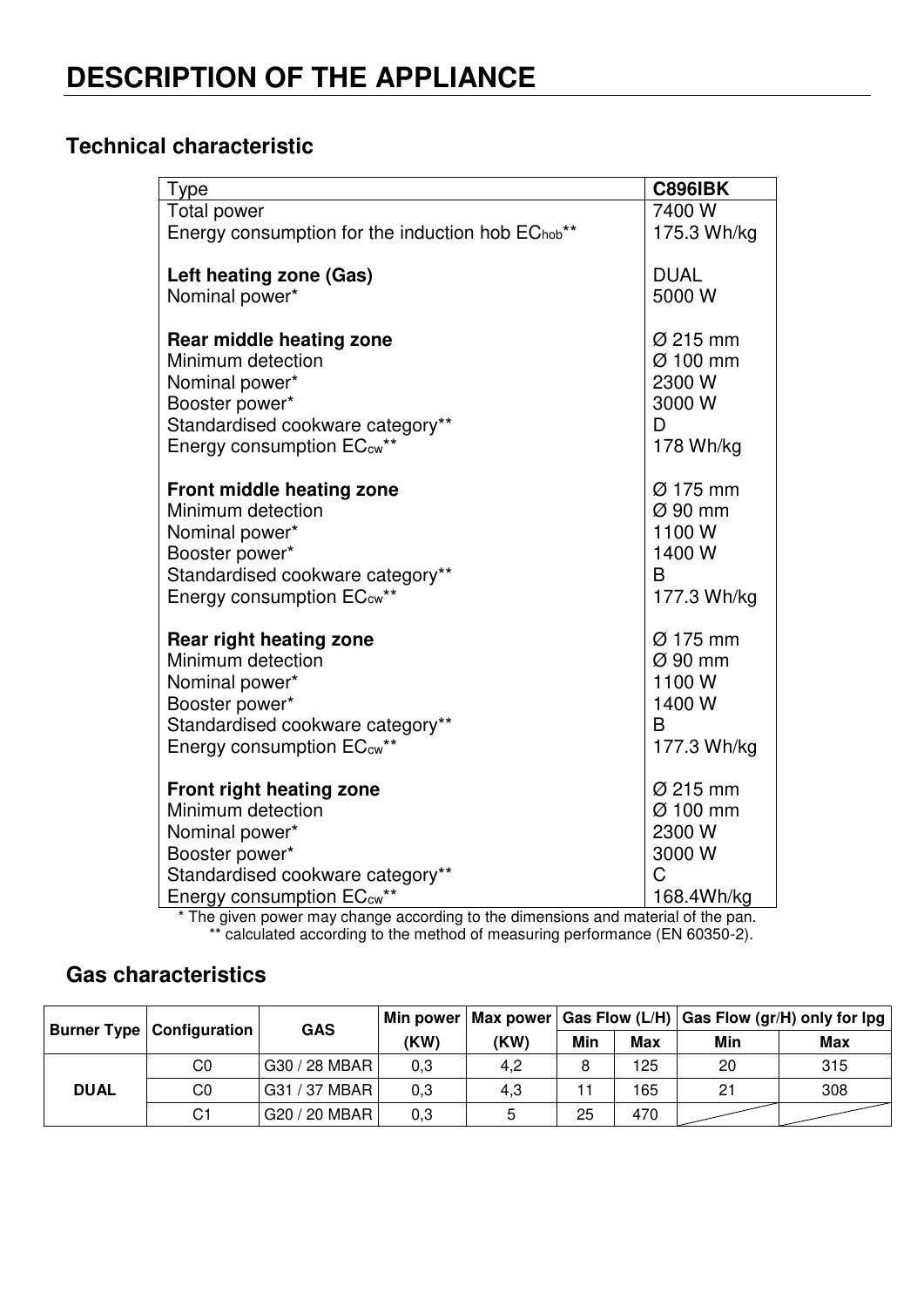## <span id="page-7-0"></span>**Gas burners**

### **Burner Mounting**

It is essential to ensure that all the burner parts and pan supports are properly assembled on the appliance to work correctly. A blue and stable flame shows the proper burner operation.

Do not remove the burner caps during the use. Place all the elements of the burner like in the below picture:

### **Safety system**

Each burner is equipped with a safety system (thermocouple) and an ignition system. The ignition starts automatically once a power level is selected on the cooking zone. If the flame goes accidently out the ignition will start again. These two elements must remain very clean.



### <span id="page-7-1"></span>**Please note:**

- The ignition device should not be operated for more than 10 seconds.
- If a burner does not ignite or turns off accidentally, switch the burner of "0" position, and wait for one minute before attempting to reignite the burner.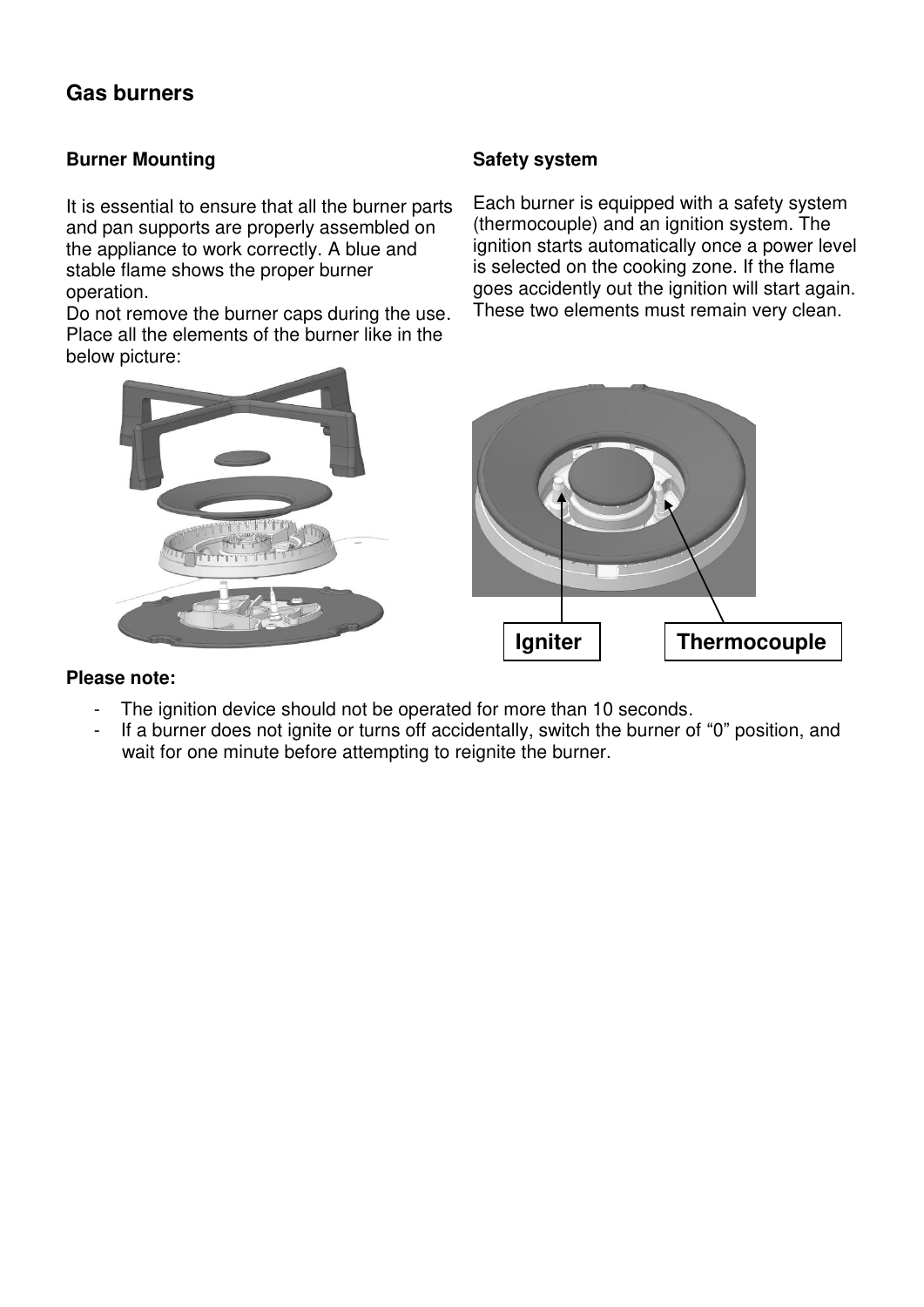<span id="page-8-0"></span>

# <span id="page-8-1"></span>**USE OF THE APPLIANCE**

# <span id="page-8-2"></span>**Sensitive touch**

Your ceramic hob is equipped with electronic controls with sensitive touch keys. When your finger presses the key, the corresponding command is activated. This activation is validated by a control light, a letter or a number in the display and/or a "beep" sound.

# **In the case of a general use press only one key at the same time.**

## <span id="page-8-3"></span>**Display**

| <b>Display</b>                  | Designation          | Description                     |
|---------------------------------|----------------------|---------------------------------|
| 0.                              | Zero                 | The heating zone is activated.  |
| 19                              | Power level          | Selection of the cooking level. |
| $\frac{\mathsf{U}}{\mathsf{A}}$ | No pan detection     | No pan or inadequate pan.       |
|                                 | Heat accelerator     | Automatic cooking.              |
| E.                              | Error message        | Electronic failure.             |
| H                               | <b>Residual heat</b> | The heating zone is hot.        |
| P                               | Power                | The boosted power is activated. |
| L                               | Locking              | Control panel locking.          |
| U                               | Keep warm            | Maintain automatically of 70°C. |
| $\mathsf{I}$                    | Stop&Go              | The hob is in pause.            |
|                                 |                      |                                 |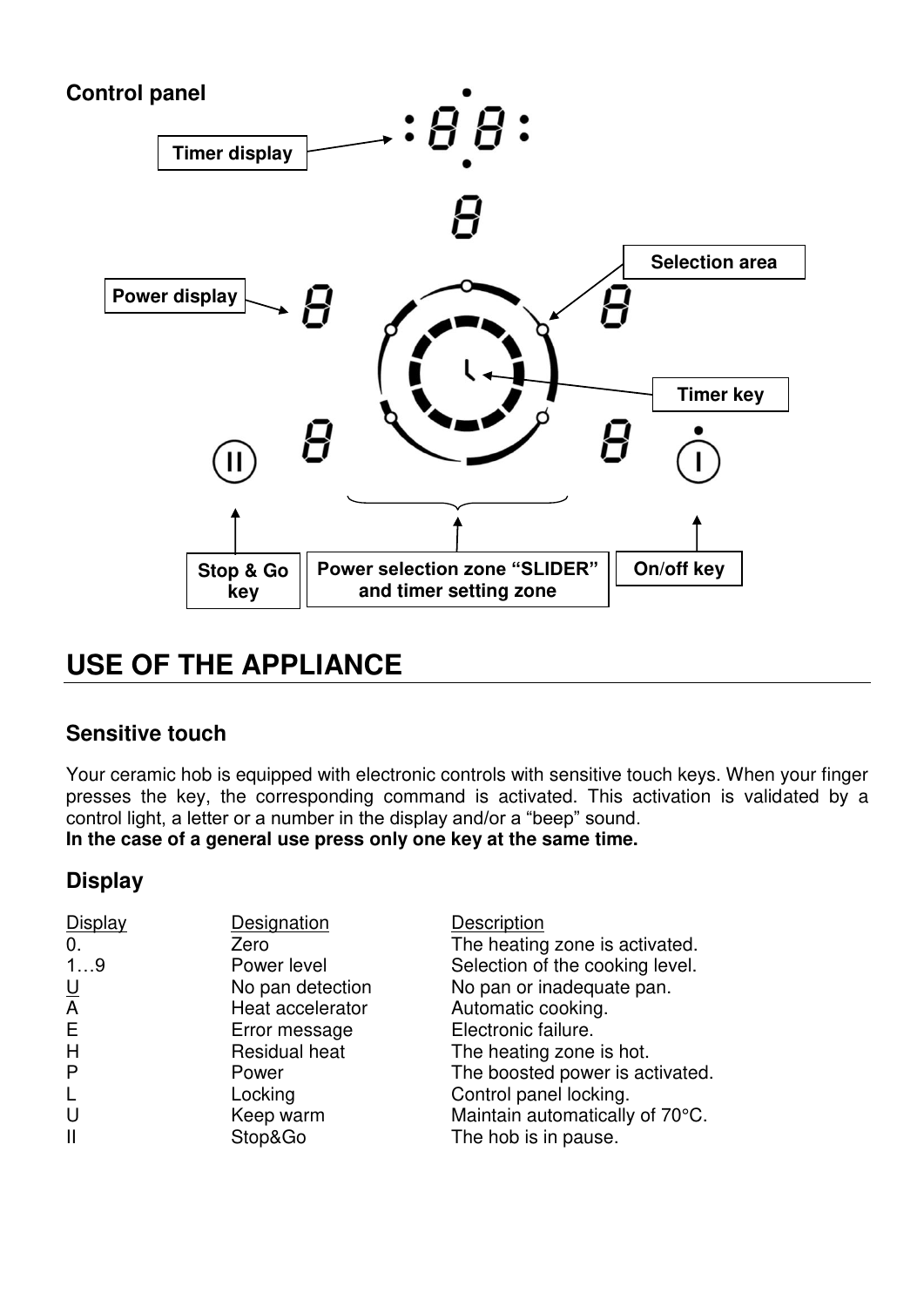# <span id="page-9-0"></span>**Ventilation**

The cooling system is fully automatic. The cooling fan starts with a low speed when the calories brought out by the electronic system reach a certain level. The ventilation starts his high speed when the hob is intensively used. The cooling fan reduces his speed and stops automatically when the electronic circuit is cooled enough.

# <span id="page-9-1"></span>**STARTING-UP AND APPLIANCE MANAGEMENT**

# <span id="page-9-2"></span>**Before the first use**

Clean your hob with a damp cloth, and then dry the surface thoroughly. Do not use detergent which risks causing blue-tinted colour on the glass surface.

# <span id="page-9-3"></span>**Induction principle**

An induction coil is located under each heating zone. When it is engaged, it produces a variable electromagnetic field which produces inductive currents in the ferromagnetic bottom plate of the pan. The result is a heating-up of the pan located on the heating zone.

Of course, the pan has to be adapted:

- All ferromagnetic pans are recommended (please verify it thanks a little magnet): cast iron and steel pans, enamelled pans, stainless-steel pans with ferromagnetic bottoms…
- Are excluded: cupper, pure stainless-steel, aluminium, glass, wood, ceramic, stoneware,…

The induction heating zone adapts automatically the size of the pan. With a too small diameter the pan doesn't work. This diameter is varying in function of the heating zone diameter. If the pan is not adapted to the induction hob the display will show  $[U]$ .

## <span id="page-9-4"></span>**Power selection zone "SLIDER" and timer setting zone**

Select the cooking zone. The display corresponding to the selected zone will be highlighted. While the zone is activated (for a few seconds), you can adjust the power, either by sliding your finger on the slider, or by direct access.

To adjust the power of another cooking zone, wait until the previous zone is no longer activated (the highlighted display becomes normal).

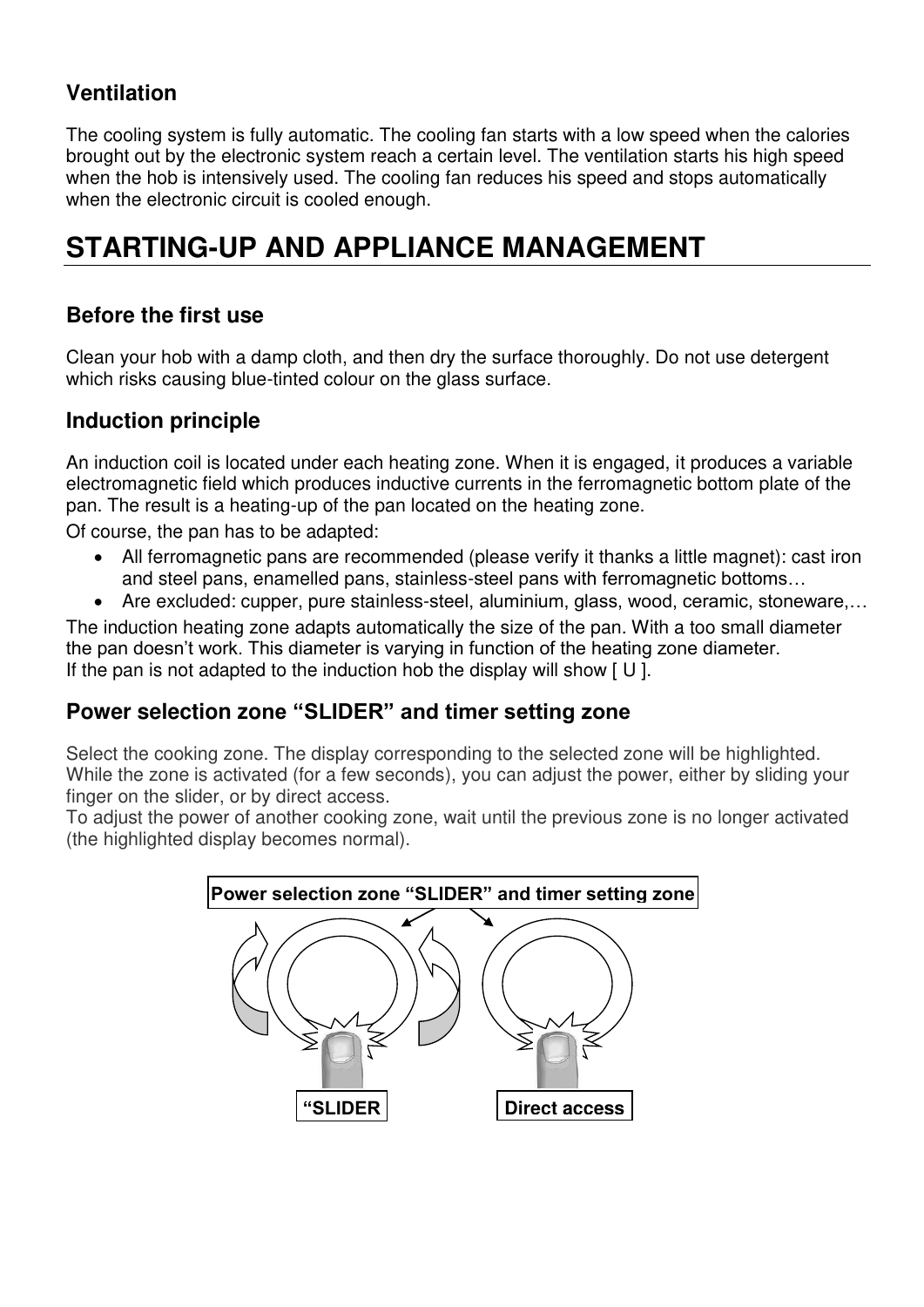# <span id="page-10-0"></span>**Starting-up**

### • **Start up / switch off the hob:**

**Action Control panel Display Control panel Display** To start **Press key**  $\lceil \Theta \rceil$  [ 0 ] are blinking To stop **Press key**  $\lceil \Theta \rceil$  Nothing or  $\lceil H \rceil$ 

### • **Start up / switch off a heating zone:**

| <b>Action</b>      | <b>Control panel</b>         | <b>Display</b>                         |
|--------------------|------------------------------|----------------------------------------|
| Zone selection     | Press on the "SLIDER"        | [0] and control                        |
|                    | across from the desired zone | light on                               |
| To set             | Slide on the "SLIDER"        | $\lceil 0 \rceil$ to $\lceil 9 \rceil$ |
| (adjust the power) | to the right or to the left  |                                        |
| To stop            | Slide to [0] on "SLIDER"     | $[0]$ or $[H]$                         |
|                    | or press on $[0]$            | $[0]$ or $[H]$                         |

If no action is made within 20 seconds, the electronics returns in waiting position.

# <span id="page-10-1"></span>**Pan detection**

The pan detection ensures a perfect safety. The induction doesn't work:

- If there is no pan on the heating zone or if this pan is not adapted to the induction. In this case it is impossible to increase the power and the display shows [ U ]. This symbol disappears when a pan is put on the heating zone.
- If the pan is removed from the heating zone the operation is stopped. The display shows  $[U]$ . The symbol  $[U]$  disappears when the pan is put back to the heating zone. The cooking continues with the power level set before.

After use, switch the heat element off: don't let the pan detection  $\lceil \underline{U} \rceil$  active.

# <span id="page-10-2"></span>**Residual heat indication**

After switching off of a heating zone or the complete stop of the hob, the heating zones are still hot and indicates  $\lceil H \rceil$  on the display.

The symbol [H] disappears when the heating zones may be touched without danger.

As far as the residual heat indicators are on, don't touch the heating zones and don't put any heat sensitive object on them. **There are risks of burn and fire.** 

# <span id="page-10-3"></span>**Booster function (only induction)**

The Booster function [P ] grants a boost of power to the selected heating zone. If this function is activated the heating zones work during 10 minutes with an ultra-high power. Booster is foreseen for example to heat up rapidly big quantities of water.

### • **Start-up / Stop the booster Power function:**

| <b>Action</b>        | <b>Control panel</b>         | <b>Display</b>                         |
|----------------------|------------------------------|----------------------------------------|
| Zone selection       | Press on the "SLIDER"        | [0] and control                        |
|                      | across from the desired zone | light on                               |
| Start up the Booster | Slide on the "SLIDER"        | $\lceil 0 \rceil$ to $\lceil P \rceil$ |
| Stop the Booster     | Slide on the "SLIDER"        | $[P]$ to $[0]$                         |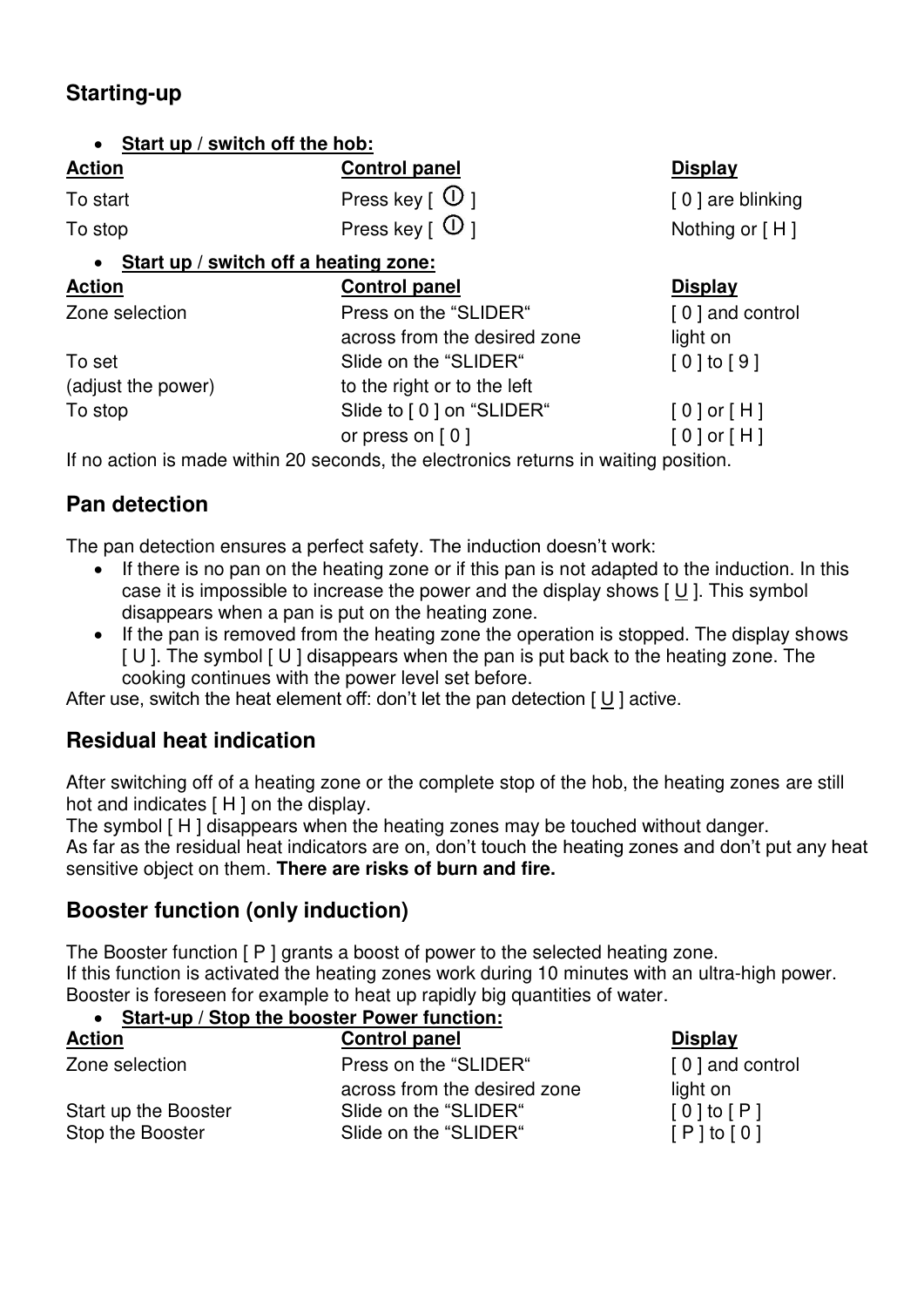### <span id="page-11-1"></span>• **Power management:**

The hole cooking hob is equipped by a maximum of power. When the booster function is activated, and not to exceed the maximum power, the electronic system orders to reduce automatically the power level of another heating zone. The display is blinking on [ 9 ] during a few seconds and then shows the maximum of power allowed:

| Heating zone selected | The other heating zone: (example: power level 9)        |
|-----------------------|---------------------------------------------------------|
| [ P ] is displayed    | $[9]$ goes to $[6]$ or $[8]$ depending the type of zone |

## <span id="page-11-0"></span>**Timer**

The timer is able to be used simultaneous with all heating zones and this with different time settings (from 0 to 99 minutes) for each heating zone.

### • **Setting and modification of the cooking time:**

| <u>Action</u>                                  | <b>Control panel</b>                     | <b>Display</b>                 |
|------------------------------------------------|------------------------------------------|--------------------------------|
| Zone selection                                 | Press on the "SLIDER"                    | [0] and control                |
|                                                | across from the desired zone             | light on                       |
| Select the power level                         | Slide on the "SLIDER"                    | $[1]$ to $[9]$                 |
| Select « Timer »                               | Press on the $\lceil \cdot \rceil$       | [00]                           |
| Set the tens                                   | Press on the $\lceil \frac{1}{2} \rceil$ | [10, 20, 30, ]                 |
| Set the units                                  | Slide on the "SLIDER"                    | $[31, 32, 33, 34, 35, \ldots]$ |
| The time is confirmed, and the cooking starts. |                                          |                                |

### • **To stop the cooking time:**

| <b>Action</b>        | <b>Control panel</b>                     | <b>Display</b>  |
|----------------------|------------------------------------------|-----------------|
| Zone selection       | Press on the "SLIDER"                    | [0] and control |
|                      | across from the desired zone             | light on        |
| Select « Timer »     | Press on the $\lceil \frac{l}{2} \rceil$ | [ 00 ]          |
| Deactivate « Timer » | Slide on the "SLIDER" to [0]             | [00]            |

### • **Automatic stop at the end of the cooking time:**

As soon as the selected cooking time is finished the timer displays blink [00 ] and a sound rings. To stop the sound and the blinking it is enough to press the key  $\lceil \cdot \rceil$ .

### • **Egg timer function:**

### **Example for 29 minutes:**

### Action **Control panel Control panel Display**

Activate the hob Press display  $\lceil \frac{1}{2} \rceil$  Zone control lights are on Select« Timer » Press display [ CL ] [ 00 ] Set the units Slide on the "SLIDER" to [9] [ 0 fixed ] [ 9 blinking ]<br>Valid the units Press display [ 09 ] [ 0 blinking ] [ 9 fixed ] Set the tens Slide on the "SLIDER" to [2] [ 2 blinking ] [ 9 fixed ] Valid the tens **Press display [ 29 ]** [ 29 ]

 $\lceil 0 \text{ blinking } \rceil$  [ 9 fixed ]

After a few seconds the control light stops blinking.

As soon as the selected cooking time is finished the timer displays blink [00] and a sound rings. To stop the sound and the blinking it is enough to press the display [ 00 ]. The hob switches off.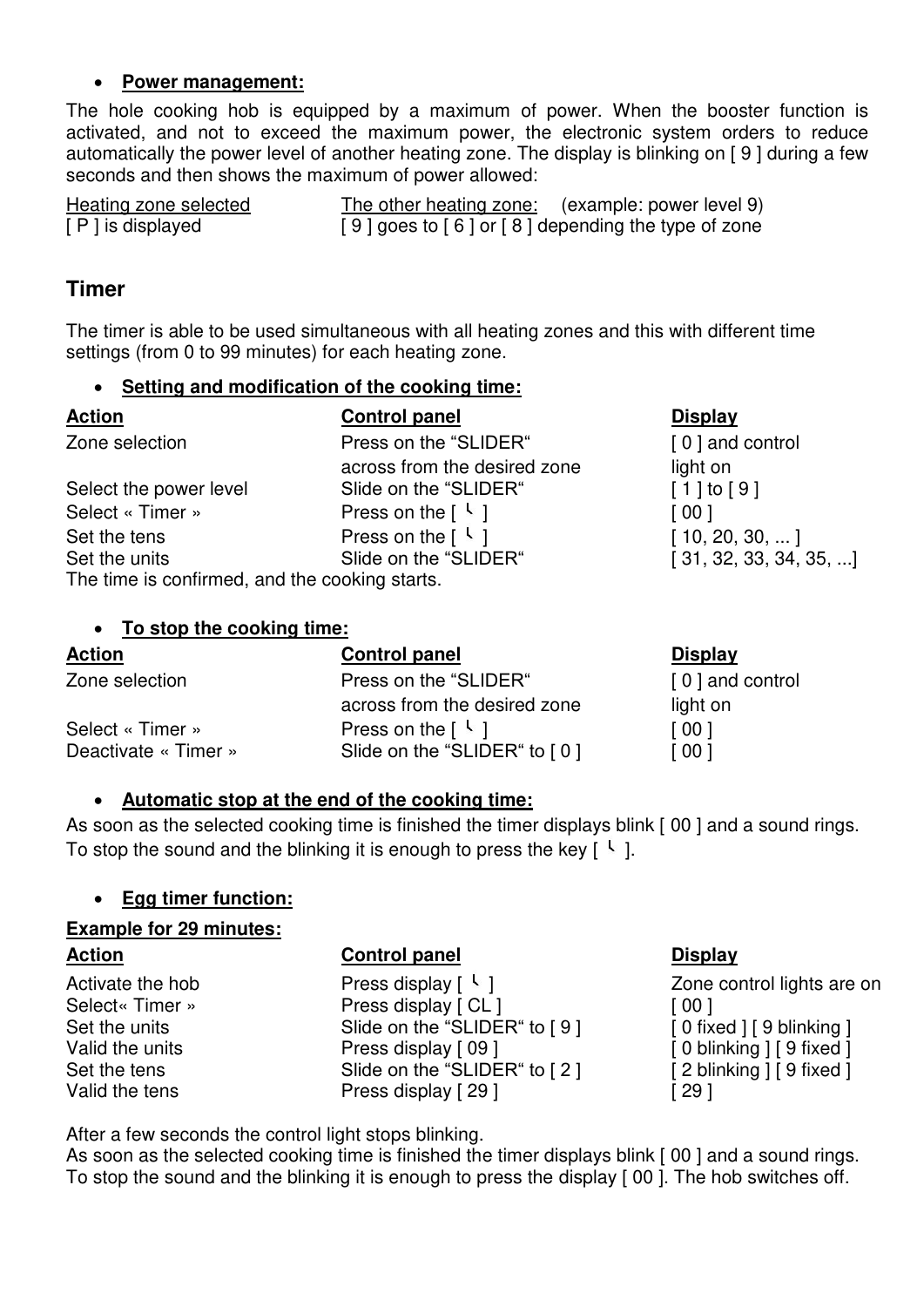# **Stop&Go function**

This function brakes all the hob's cooking activity temporarily and allows restarting with the same settings.

### • **Startup/stop the pause function:**

Engage pause **Press** [ II ] key **Displays** [ II ] in the during 2s **heating zone displays** Stop the pause **Press** [ II ] key **Press** Pause control light is during 2s blinking<br>Press another touch or **blinking** slide on the "SLIDER"

### Action **Control panel Display**

Pause control light is off

## <span id="page-12-0"></span>**Control panel Locking**

To avoid modification of the setting of the cooking zones, in particular during cleaning, the control panel can be locked (with exception to the On/Off key  $\lceil$   $\Box$ ).

# • **Lock:**

# • **Unlock:**

**In the 5 seconds after start:** 

### Action **Control panel Display**

Start **Start** Press  $\begin{bmatrix} 0 \end{bmatrix}$  key  $\begin{bmatrix} 0 \end{bmatrix}$  or  $\begin{bmatrix} H \end{bmatrix}$  on displays Hob locking Press on key [ II ] and keep your finger on this key, with your other finger press 3 times on key  $\lceil \frac{l}{2} \rceil$  [ L ] on displays

### **Action Control panel Action Control panel Action Control Property**

Start **Press**  $[\n\mathbb{O}]$  key  $[\n\mathbb{L}]$  on displays

Unlocking the hob Press on key [ II ] and keep your finger on this key, with your other finger press 3 times on key  $\lceil \cdot \rceil$  [ 0 ] or  $\lceil \cdot \rceil$  and displays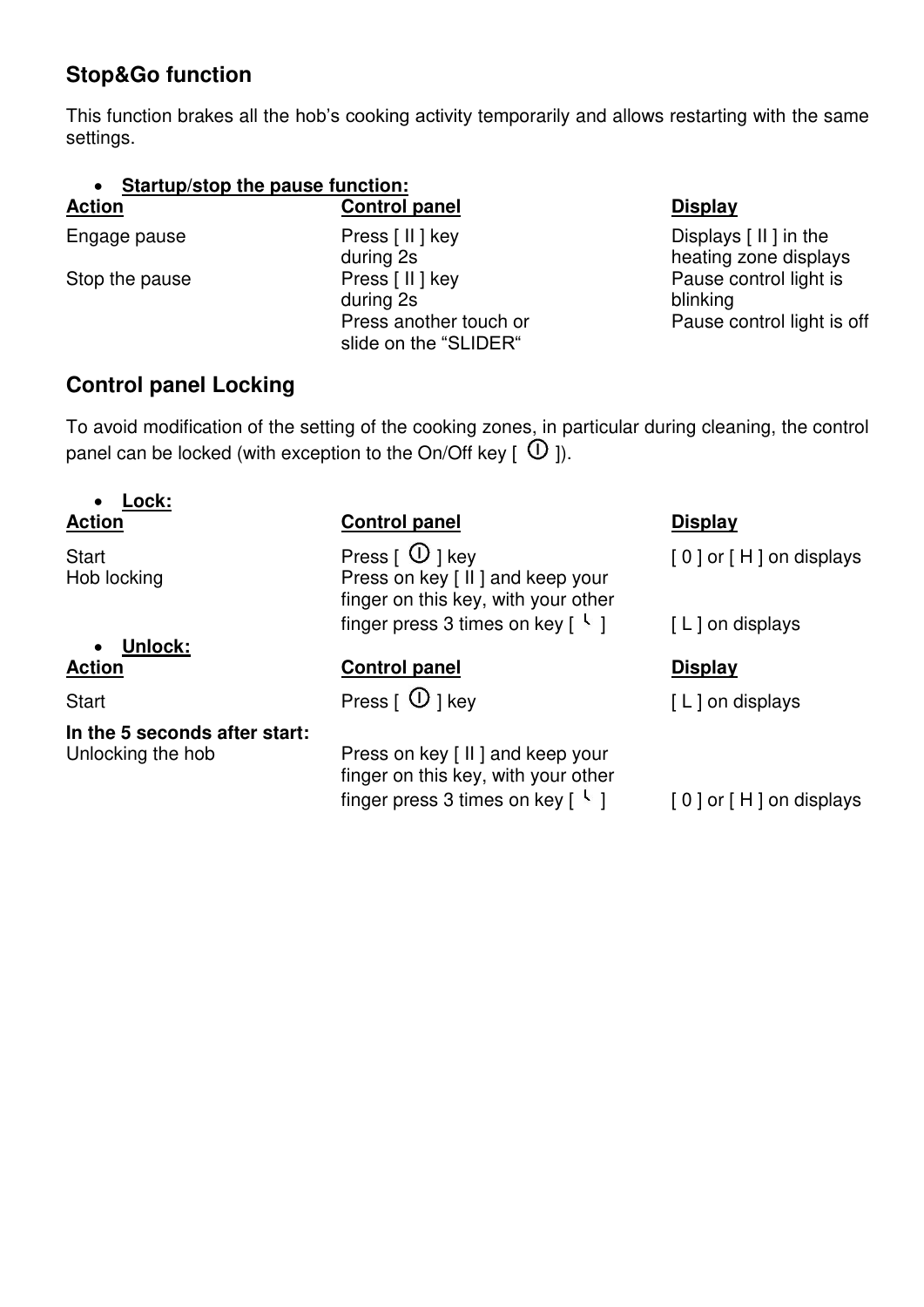# <span id="page-13-0"></span>**CONVERT THE APPLIANCE TO ANOTHER TYPE OF GAS**

The conversion to another type of gas must be performed by a qualified Technician. This cooktop can be used with different type of gas (conversion kit sold separately):

- G20/20mbar
- G30/28-30mbar
- G31/37mbar

### **Modification of the type of gas in the user interface:**

### **This process must be done in the 2 minutes after connection of the hob to the electrical network.**

- 1) Do not switch on the hob. Press the [start and stop key] and hold it down.
- 2) With your other hand press the timer key, a short beep is done. Release the timer key.
- 3) Slide on the slider with your finger to follow the illuminated half ring from the right to the left. Remove your fingers from the user interface, a double beep means an error occurred. Procedure has to be started again. If no further action is done, the menu is left after 2 min
- 4) The configuration is shown on the two left 7 segment displays. Now you must choose the right gas configuration that matches to your gas network: C0: G30/28mbar – G31/37mbar C1: G20/20mbar Touch slider to increase gas configuration from 0 to F
- 5) Touch timer key to confirm the gas configuration.

# <span id="page-13-1"></span>**Injector type for each gas**

.

After choosing the gas configuration on the user interface you must replace the injectors according the table below.



| <b>Burners</b> |              | <b>Injectors</b> |            |         |  |
|----------------|--------------|------------------|------------|---------|--|
|                |              | G20              | G30        | G31     |  |
|                |              | 20 mbar          | 28-30 mbar | 37 mbar |  |
|                | <b>Inner</b> | 71               | 46         | 46      |  |
| <b>Dual</b>    | Outer        | 115.             | 72         | 70      |  |

Once you have replaced the injector, the sticker attached with the conversion kit has to been applied on the hob, near the gas supply inlet. Cover the old gas label that is factory fitted.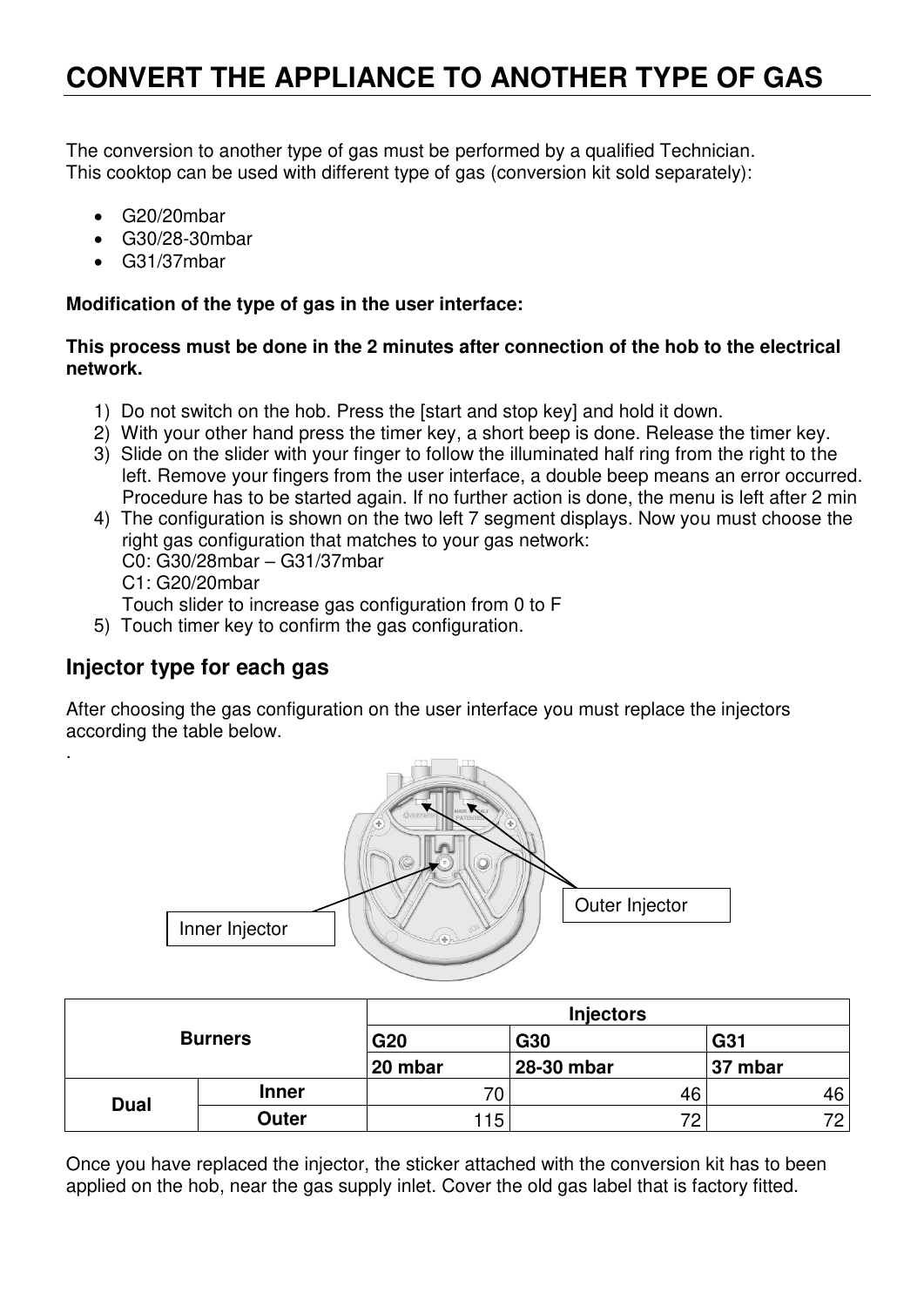# <span id="page-14-1"></span><span id="page-14-0"></span>**Pan quality (for induction)**

**Adapted materials:** steel, enamelled steel, cast iron, ferromagnetic stainless-steel,

aluminum with ferromagnetic bottom.

**Not adapted materials:** aluminium and stainless-steel without ferromagnetic bottom,

copper, brass, glass, ceramic, porcelain.

The manufacturers specify if their products are compatible induction.

To check if pans are compatibles:

- Put a little water in a pan placed on an induction heating zone set at level [9]. This water must heat in a few seconds.
- A magnet sticks on the bottom of the pan.

Certain pans can make noise when they are placed on an induction cooking zone. This noise doesn't mean any failure on the appliance and doesn't influence the cooking operating.



# <span id="page-14-2"></span>**Pan dimension for induction**

The cooking zones are, until a certain limit, automatically adapted to the diameter of the pan. However, the bottom of this pan must have a minimum of diameter according to the corresponding cooking zone.

To obtain the best efficiency of your hob, please place the pan well in the centre of the cooking zone.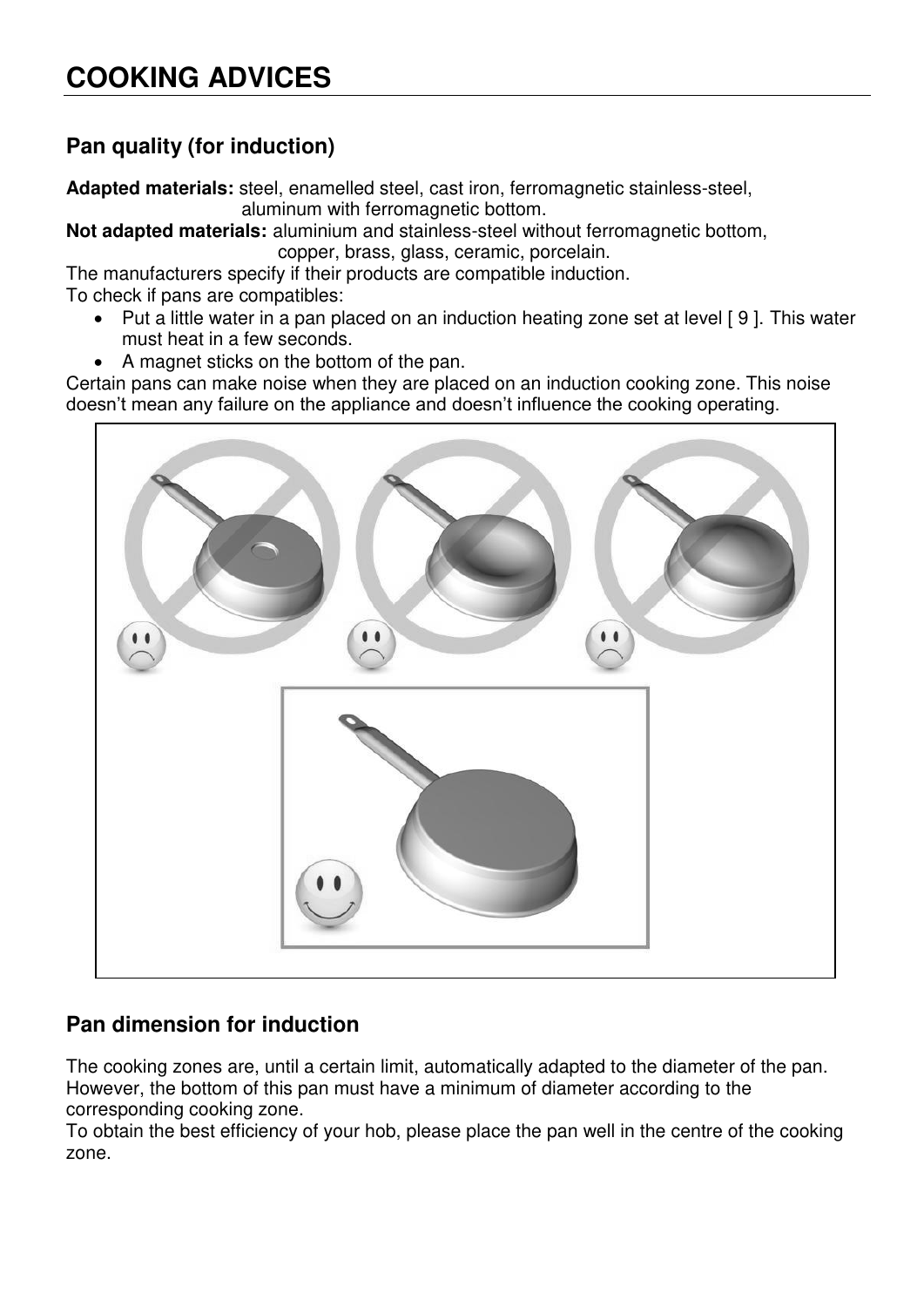# <span id="page-15-0"></span>**Pan dimension for gas**

The gas combustion requires oxygen. If the pan is too large, the oxygen reaches hardly the burner and the performance will be reduced.



## <span id="page-15-1"></span>**Examples of cooking power setting**

| $1$ to $2$         | Melting              | Sauces, butter, chocolate, gelatine     |
|--------------------|----------------------|-----------------------------------------|
|                    | Reheating            | Dishes prepared beforehand              |
| $2$ to $3$         | Simmering            | Rice, pudding, sugar syrup              |
|                    | Defrosting           | Dried vegetables, fish, frozen products |
| $3$ to $4$         | Steam                | Vegetables, fish, meat                  |
| 4 to 5             | Water                | Steamed potatoes, soups, pasta,         |
|                    |                      | fresh vegetables                        |
| 6 to 7             | Medium cooking       | Meat, lever, eggs, sausages             |
|                    | Simmering            | Goulash, roulade, tripe                 |
| $7$ to $8$         | Cooking              | Potatoes, fritters, wafers              |
| 9                  | Frying, roosting     | Steaks, omelettes, fried dishes         |
|                    | <b>Boiling water</b> | Water                                   |
| P (only induction) | Frying, roosting     | scallops, steaks                        |
|                    | <b>Boiling water</b> | Boiling significant quantities of water |

(the values below are indicative)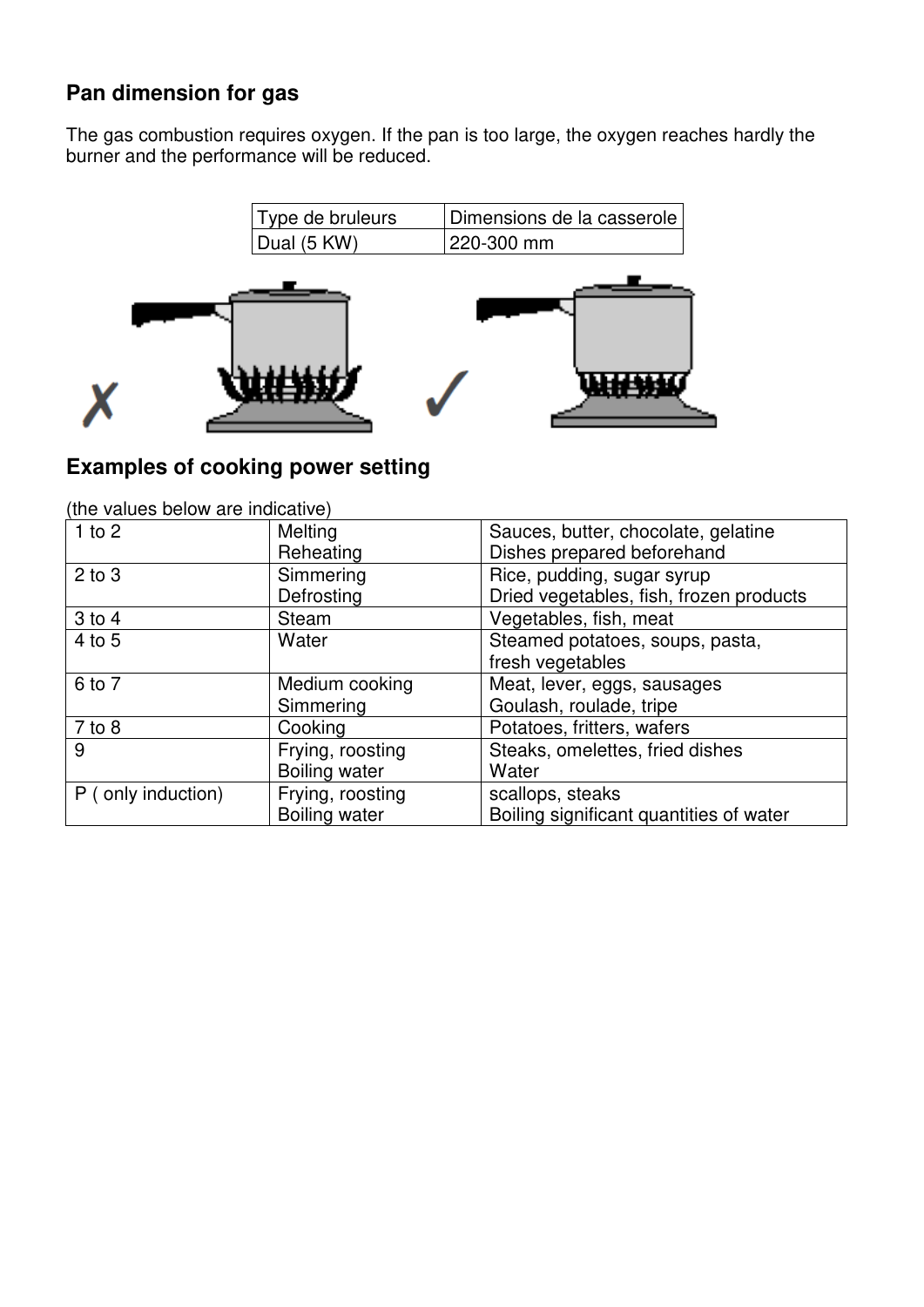# <span id="page-16-0"></span>**MAINTENANCE AND CLEANING**

### **Switch off the appliance before cleaning.**

Do not clean the hob when the glass is too hot: **risk of burns.** 

- Remove small spots with a damp cloth using washing-up liquid diluted in a little water. Then rinse with cold water and dry the surface thoroughly.
- Grids, burner caps and burners can be removed to be cleaned.
- Thermocouples and igniters must clean frequently in order to ensure correct operation.
- Highly corrosive or abrasive detergents and cleaning equipment likely to cause scratches must be avoided at all costs.
- Never use steam cleaner or high-pressure washer.
- Do not use objects that might scratch the ceramic glass.
- Ensure that the pan is dry and clean and that there is no dust on your ceramic hob or on the pan. The use of rough saucepans will scratch the surface or the pan support.
- Spillages of sugar, jam, jelly, etc. must be removed immediately to prevent a damaged surface.
- Do not use knives, scrapers or similar implements to clean the point where the glass meets the burners.
- Always dry the burner and pan supports completely. Water droplets or damp patches on the hob at the start of cooking may damage the enamel.

# <span id="page-16-1"></span>**WHAT TO DO IN CASE OF A PROBLEM**

### **The hob or the cooking zone doesn't start-up:**

- The hob is badly connected on the electrical network.
- The protection fuse cut-off.
- The looking function is activated.
- The sensitive keys are covered of grease or water.
- An object is put on a key.

### **The control panel displays [ U ]:**

- There is no pan on the cooking zone.
- The pan is not compatible with induction.
- The bottom diameter of the pan is too small.

### **The control panel displays [ E ]:**

- Disconnect and re-plug the hob.
- Call the After-sales Service.

### **One or all cooking zone cut-off:**

- The safety system functioned.
- You forgot to cut-off the cooking zone for a long time.
- One or more sensitive keys are covered.
- The pan is empty and its bottom overheated.
- The hob also has an automatic reduction of power level and breaking Automatic overheating.

### **Continuous ventilation after cutting off the hob:**

- This is not a failure, the fan continuous to protect the electronic device.
- The fan cooling stops automatically.

### **The automatic cooking system doesn't start-up:**

- The cooking zone is still hot [H].
- The highest power level is set [9].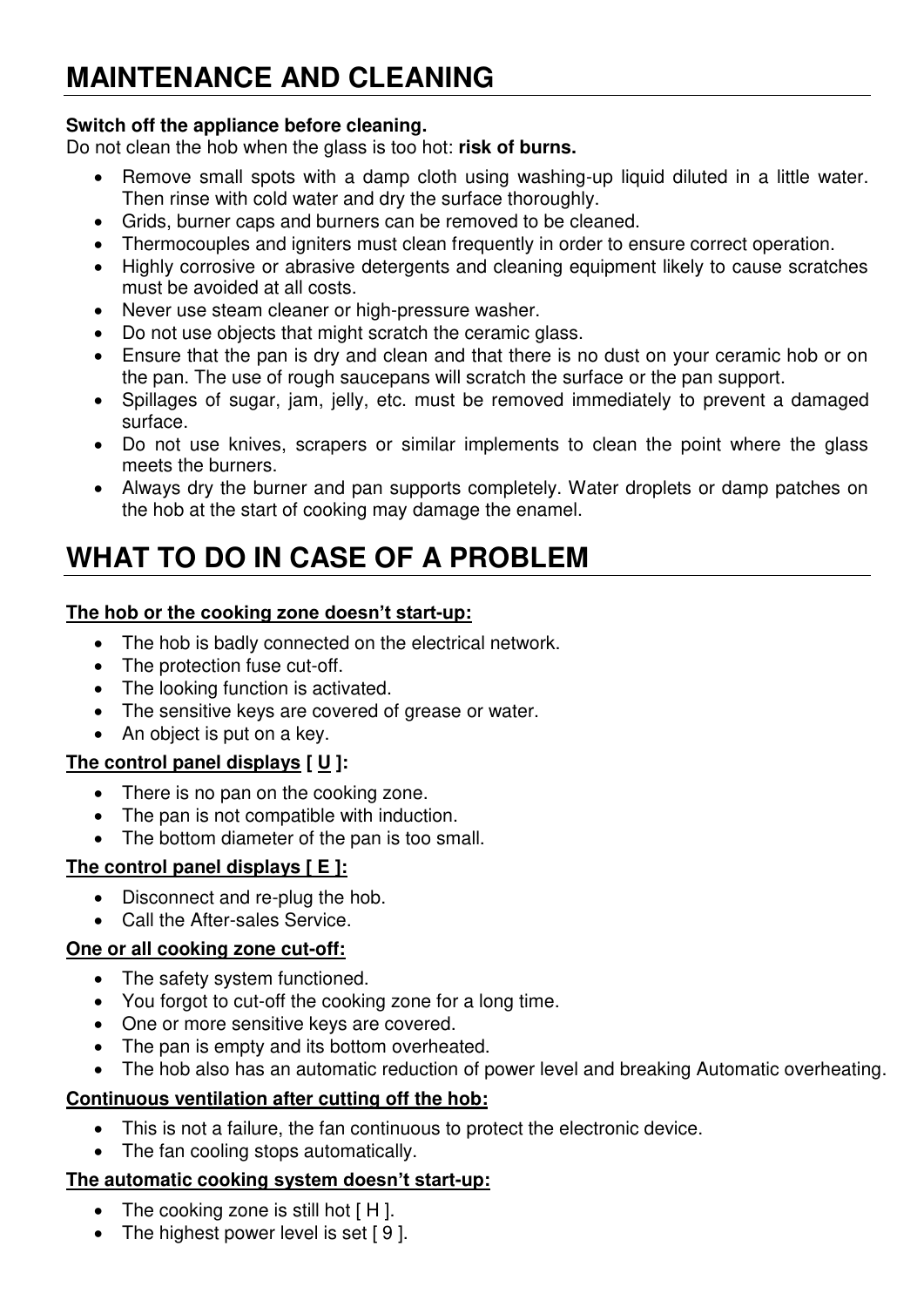## **The control panel displays [ L ]:**

• Refer to the chapter control panel locking page.

## **The control panel displays [ U ]:**

• Refer to the chapter "Keep warm".

## **The control panel displays [ II ]:**

• Refer to the chapter "Pause".

# The control panel displays  $\lceil \frac{1}{2} \rceil$  or  $\lceil \frac{1}{2} \rceil$  Cr03 ]:

• An object or liquid covers the control keys. The symbol disappears as soon as the key is released or cleaned.

## **The control panel displays [ E2 ]:**

• The hob is overheated, let it cool and then turn it on again.

## **The control panel displays [ E3 ] ou [ E7 ]:**

• The pan is not adapted, change the pan.

## **The control panel displays [ E6 ]:**

• Defective network. Control the frequency and voltage of the electrical network.

## **The control panel displays [ E8 ]:**

• The air inlet of the ventilator is obstructed, release it.

## **The control panel displays [ E C ]:**

• Configuration error. Set the table again, referring to the chapter "The [E 4] appears."

## **If one of the symbols above persists, call the SAV.**

# <span id="page-17-0"></span>**ENVIRONMENT PRESERVATION**

- The materials of packing are ecological and recyclable.
- The electronic appliances are composed of recyclable, and sometimes harmful materials for the environment, but necessary to the good running and the safety of the appliance.



- Don't throw your appliance with the household refuses
- Get in touch with the waste collection centre of your commune that is adapted to the recycling of the household appliances.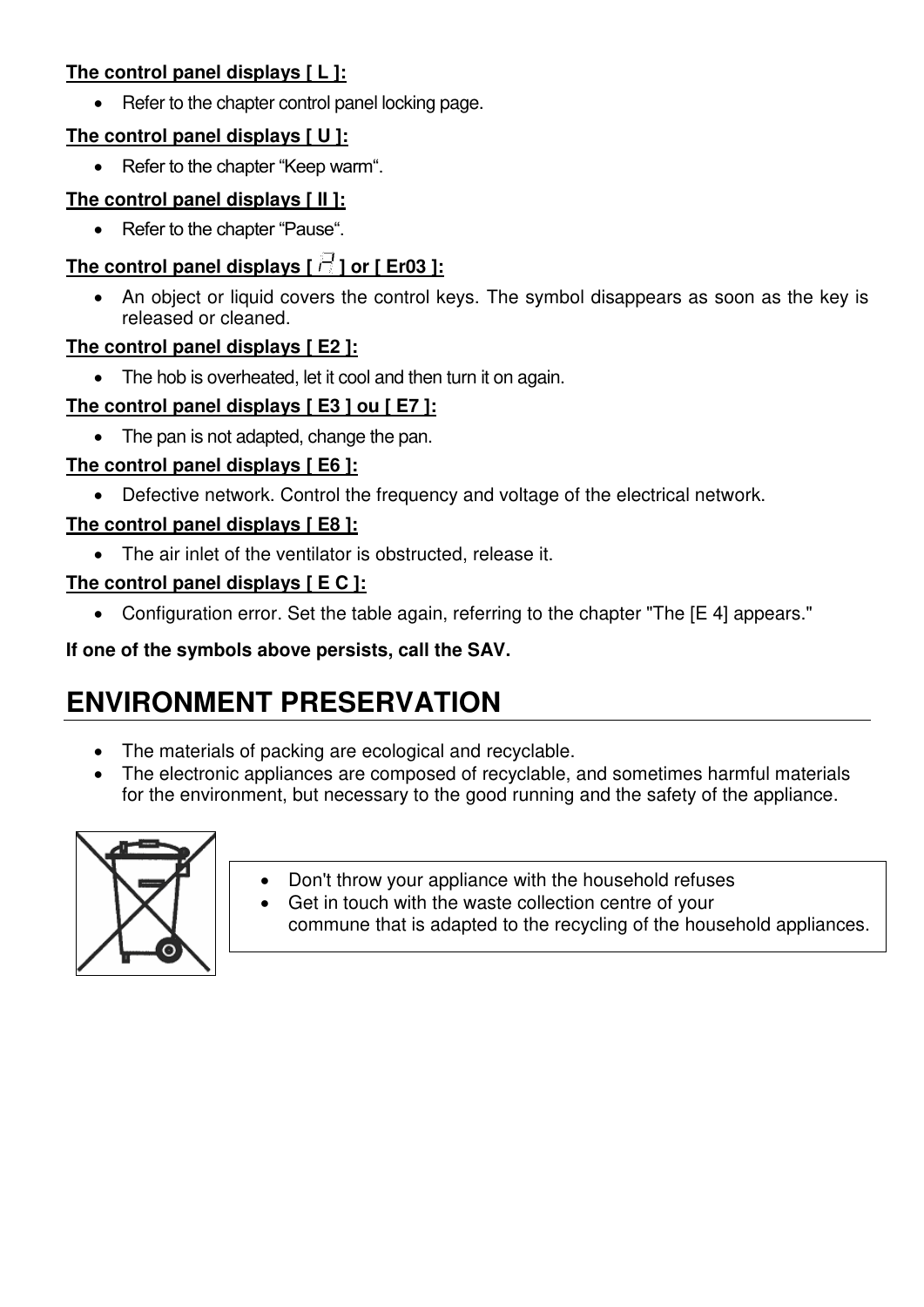# <span id="page-18-0"></span>**INSTALLATION INSTRUCTIONS**

The installation comes under the exclusive responsibility of specialists.

The installer is held to respect the legislation and the standards enforce in his home country.

## **How to stick the gasket:**

The gasket supplied with the hob avoids all infiltration of liquids in the cabinet. His installation has to be done carefully, in conformity of the following drawing.



Stick the gasket (2) two millimeters from the external edge of the glass, after removing the protection sheet (3).

## **Fitting - installing:**

### **The cut-out sizes are:**

| Reference      | Cut-size     |
|----------------|--------------|
| <b>C896IBK</b> | 750 x 490 mm |

- **Ensure that there is a distance of 50 mm between the hob and the wall or sides.**
- The hobs are classified as "Y" class for heat protection. Ideally the hob should be installed with plenty of space on either side. There may be a wall at the rear and tall units or a wall at one side. **On the other side, however, no unit or divider must stand higher than the hob.**
- The piece of furniture or the support in which the hob has to be fit, as well as the edges of furniture, the laminate coatings and the glue used to fix them, must be able to resist temperatures of up to 100 °C.
- The mural rods of edge must be heat-resisting.
- Not to install the hob to the top of a not ventilated oven or a dishwasher.
- Guarantee **a space of 50 mm** under the bottom of the hob casing to ensure a good air circulation of the electronic device.
- If a drawer is placed under the hob, avoid to put into this drawer flammable objects (for example: sprays) or not heat-resistant objects.
- Materials often used to make worktops expand on contact with water. To protect the cut out edge, apply a coat of varnish or special sealant. Particular care must be given to applying the adhesive joint supplied with the hob to prevent any leakage into the supporting furniture. This gasket guaranties a correct seal when used in conjunction with smooth work top surfaces.
- The distance between the hob and the cooker hood placed above must respect the indications of the hood manufacturer. In case of absence of instructions respect a minimum distance of 760 mm.
- The connection cord should be subjected, after building, with no mechanical constraint, such for example of the fact of the drawer.
- WARNING: Use only hob guards designed by the manufacturer of the cooking appliance or indicated by the manufacturer of the appliance in the instructions for use as suitable or hob guards incorporated in the appliance. The use of inappropriate guards can cause accidents.

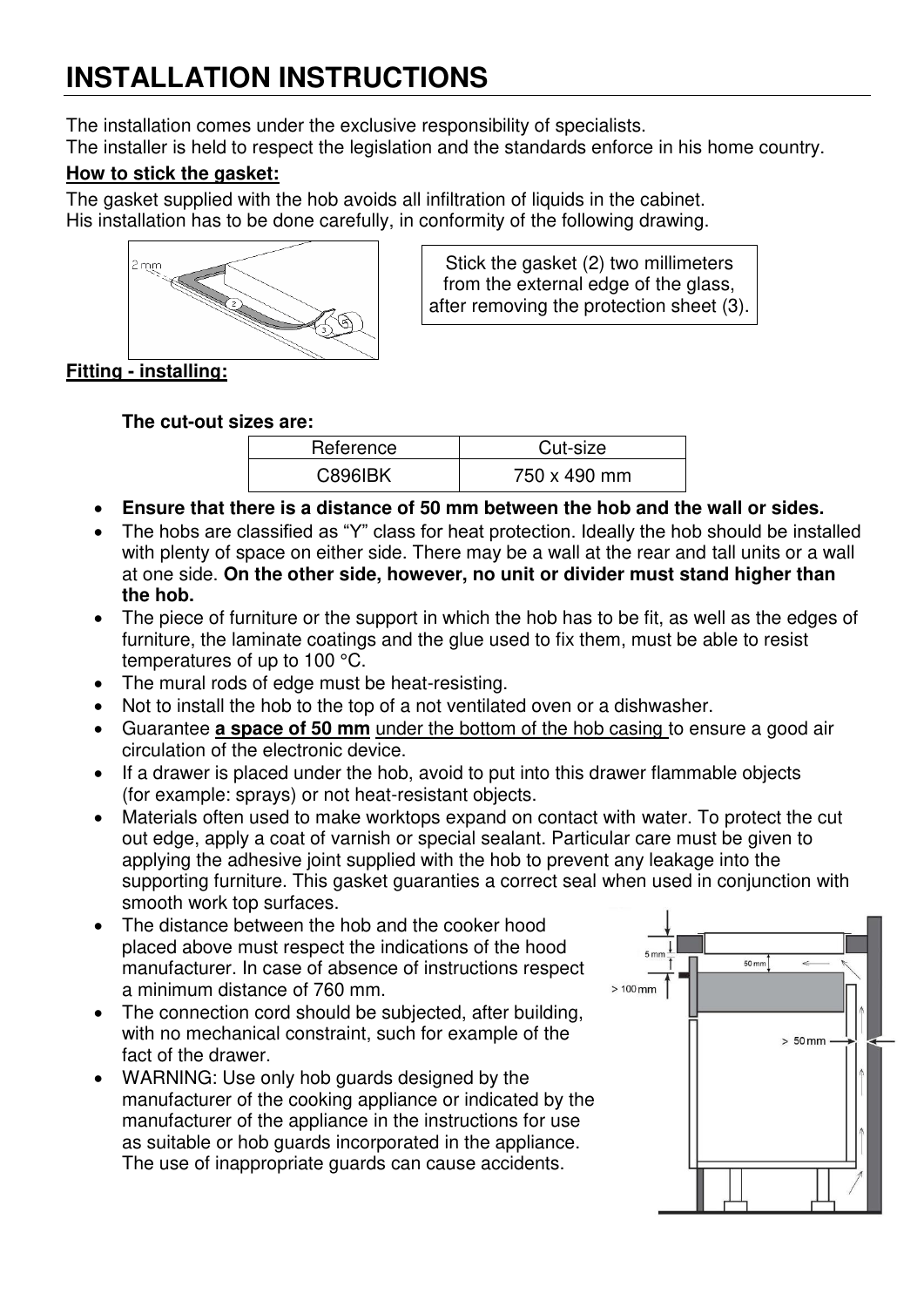# <span id="page-19-0"></span>**ELECTRICAL CONNECTION**

- The installation of this appliance and the connection to the electrical network should be entrusted only to an electrician perfectly to the fact of the normative regulations and which respects them scrupulously.
- Protection against the parts under tension must be ensured after the building-in.
- The data of connection necessary are on the stickers place on the hob casing near the connection box.
- The connection to the main must be made using an earthed connection or via an omnipolar circuit breaking device with a contact opening of at least 3 mm.
- The electrical circuit must be separated from the network by adapted devices, for example: circuit breakers, fuses or contactors.
- If the appliance is not fitted with an accessible plug, disconnecting means must be incorporated in the fixed installation, in accordance with the installation regulations.
- The inlet hose must be positioned so that it does not touch any of the hot parts of the hob or even.

### **Caution!**

This appliance has only to be connected to a network 230 V~ 50/60 Hz.

Connect always the earth wire.

Respect the connection diagram.

The connection box is located underneath at the back of the hob casing. To open the cover use a medium screwdriver. Place it in the slits and open the cover.

### **CONNECTION OF THE HOB FOR:**

| <b>Mains</b>     | <b>Connection</b> | <b>Supply cord</b>             | <b>Supply cord</b>           | <b>Circuit braker</b> |
|------------------|-------------------|--------------------------------|------------------------------|-----------------------|
| $230V - 50/60Hz$ | 1 Phase $+ N$     | $3 \times 2.5$ mm <sup>2</sup> | H 05 VV - F<br>$H$ 05 RR - F | 25 A $*$              |
| $400V - 50/60Hz$ | 2 Phases $+ N$    | $4 \times 1.5$ mm <sup>2</sup> | H 05 VV - F<br>$H$ 05 RR - F | 16 A $*$              |

\* calculated with the simultaneous factor following the standard EN 60 335-2-6

### **Connection of the hob**

Setting up the configurations:

For the various kinds of connection, use the brass bridges which are in the box next the terminal

Monophase 230V~1P+N

Put a bridge between terminal 1 and 2.

Attach the earth to the terminal "earth", the neutral N to terminal 4, the Phase L to one of the terminals 1 or 2.

### Biphase 400V~2P+N

Attach the earth to the terminal "earth", the neutral N to terminal 4, the Phase L1 to the terminal 1 and the Phase L2 to the terminal 2.

### **Caution! Be careful that the cables are correctly engaged and tightened.**

**We cannot be held responsible for any incident resulting from incorrect connection or which could arise from the use of an appliance which has not been earthed or has been equipped with a faulty earth connection.**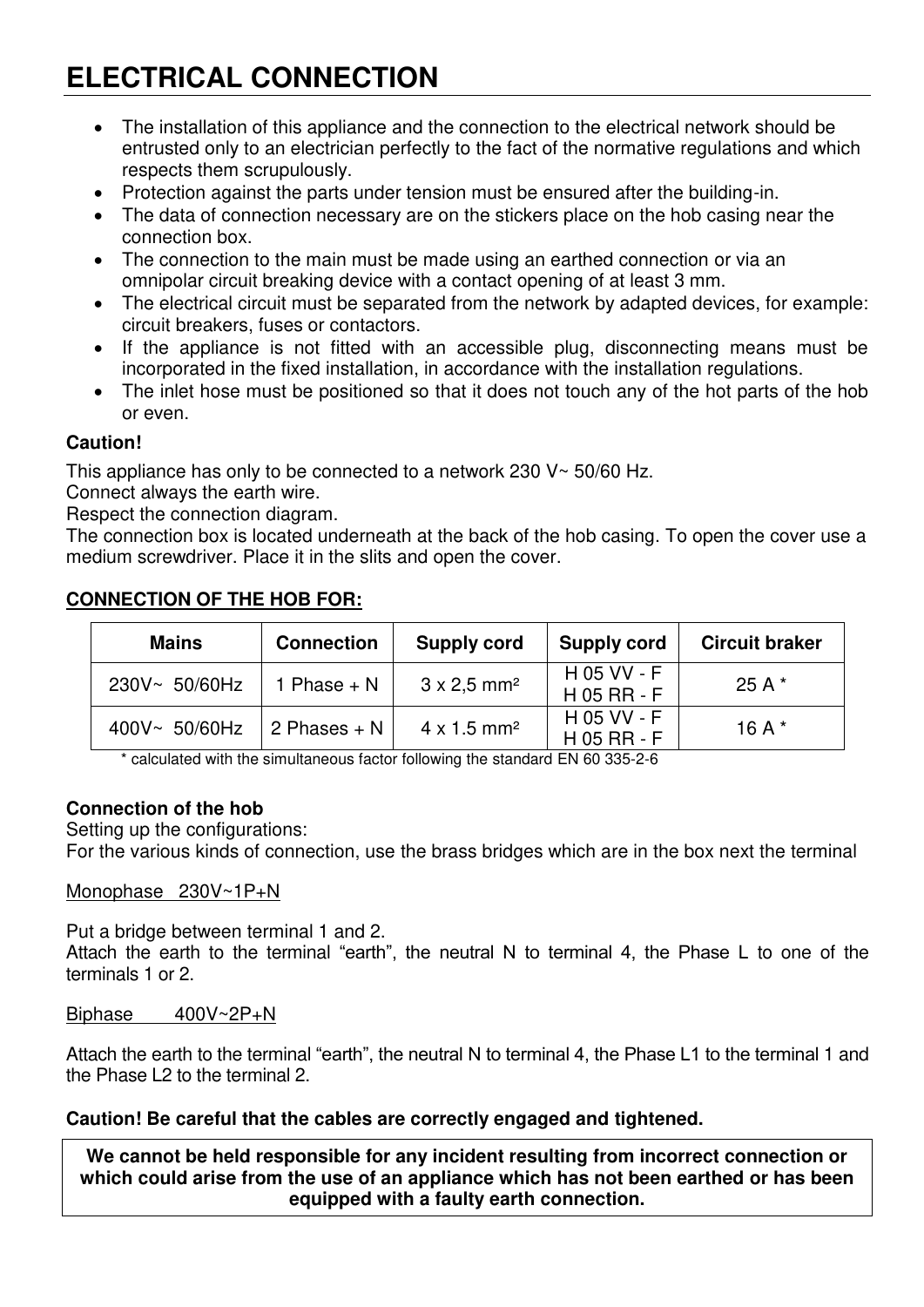# <span id="page-20-0"></span>**GAS CONNECTION**

- These instructions are for qualified technicians, installation of equipment must be in line with the relevant national standard.
- The main gas inlet of the hob is a  $G \frac{1}{2}$  screw thread.
- To save space you can use a  $\frac{1}{2}$  male cylindrical adaptor like on the below picture (not supplied with the hob).



- All works must be carried with electricity supply disconnected.
- The rating label on the hob shows the type of gas with which it is designed to be used. Connection to the mains gas supply or gas cylinder should be carried out after having checked that it is regulated for the type of gas with which it will be supplied. If it is not correctly regulated see the instructions in the following manual the paragraphs to change gas settings.
- For liquid gas (cylinder gas) use pressure regulators which comply with the relevant national standards.
- Use only pipes, washers and sealing washers which comply with the relevant national standards
- When connecting the hob to the gas supply via use of flexible hoses please ensure that the maximum distance covered by the hose does not exceed 2 metres.
- The flexible tube shall be fitted in such a way that it cannot come into contact with a moveable part of the housing unit and does not pass through any space where it maye become crushed/kinked or damaged in any way.